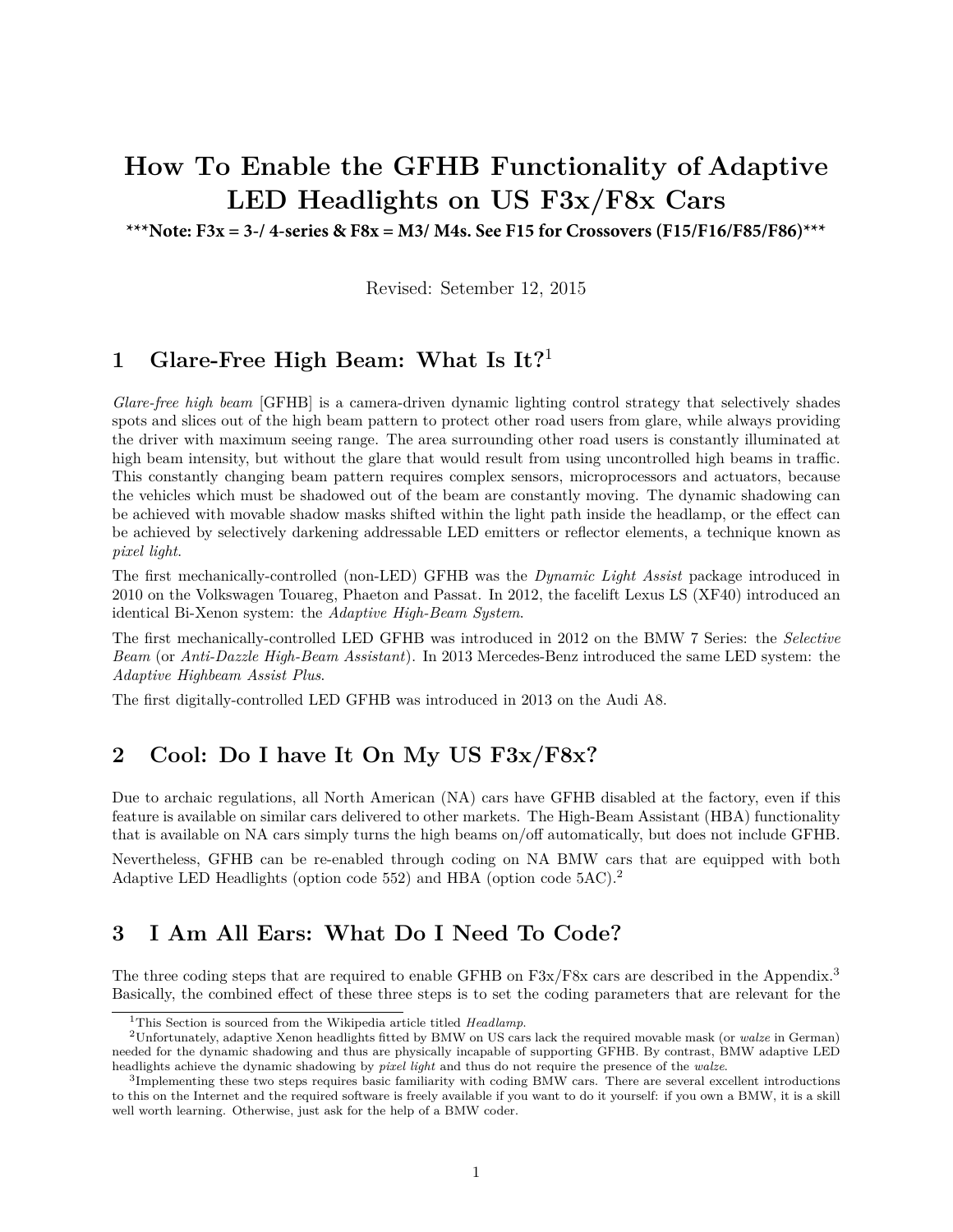operation of GFHB to the same values that would have been set at the factory for a similar car sold in the European market.<sup>4</sup>

If you have had your car coded before July 2015 in order to enable GFHB, it is almost certain that only the first of the three required steps was implemented. While this results in the light beams moving around in response to other traffic, the dynamic shadowing is not enabled and thus the feature is not operating correctly, glaring other traffic. If you are in doubt, ask for the help of somebody with a car with a nondimming rear view mirror: drive behind that car with GFHB active and then ask the driver if he or she was glared by your car. If the answer is affirmative, most likely Steps 2 and 3 were not implemented.

# **4 A Caveat**

BMW has modified the LED control units on the recently-introduced F30 and F31 LCI models. The procedure to enable GFHB on these models has not yet been confirmed.

# **5 Credits**

This note is a result of the investigational work performed by the following Bimmerfest forum members (listed in alphabetical order): dmnc02, larrylam646, Motorboat646, MarkoM3, shadowyman and shawnsheridan, as well by the members of both Bimmerfest and Bimmerpost that continued to maintain a healthy dose of skepticism that the GFHB functionality they had coded on their cars was working as designed.

A lot of additional information on GFHB can found in the Bimmerfest thread titled "F30/F31/F32/F33 RE-coding no-dazzle high-beam assistance?" and in the Bimmerpost thread titled "Adaptive LED lighting turned on–wow".

<sup>4</sup>Specifically, Step 2 enables dynamic shadowing, while Step 3 tweaks the aim of the headlights when GFHB is active.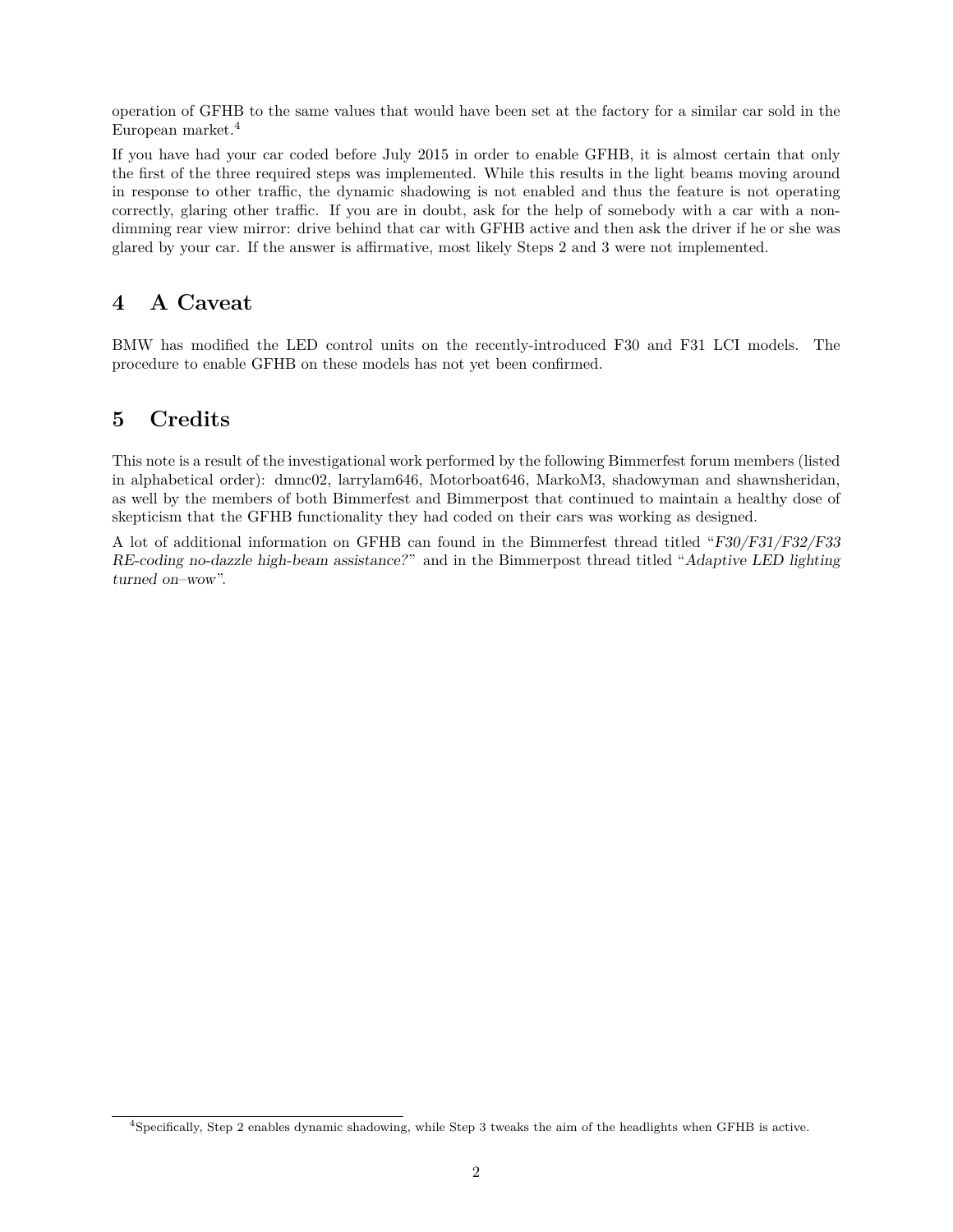# **Appendix**

Below are the steps required to correctly enable GFHB on F3x/F8x cars.

#### **Step 1:**

Remove 5AP and 8S4 from the VO and VO code the following ECUs: FEM\_BODY, FLA or KAFAS (whichever is present), both TMS and both LHM.

#### **Step 2:**

Change the values of the 16 functions in the following table from the "US VO Value" (which is what you should have after performing Step 1 above) to the corresponding "ECE VO Value" and confirm that the Werte matches the value in the last column of the table.

Make sure you pay attention to which ECU (LHM [43] or LHM [44]) you are editing.

For the function M3 in LHM [44], if you do not see a preset option labeled "Unknown" which gives you the correct Werte, just select any preset option and edit the Werte directly: the option name will change to "Unknown" automatically.

| ECU      | Function       | US VO Value      | Werte                   | ECE VO Value  | Werte                |
|----------|----------------|------------------|-------------------------|---------------|----------------------|
| LHM [43] | M1             | init US F025     | FA FA 00 00 C8 C8 00    | init ECE F030 | FA 64 00 00 FA FA 00 |
| LHM [43] | M2             | init US F025     | FA FA 00 00 C8 C8 00    | init ECE F030 | FA 64 00 00 FA FA 00 |
| LHM [43] | MЗ             | init US F025     | FA FA 00 00 C8 C8 00    | init ECE F030 | FA 00 00 19 FA FA 00 |
| LHM [43] | M4             | init US F025     | FA FA 00 00 C8 C8 00    | init ECE F030 | FA 00 00 00 C8 C8 00 |
| LHM [43] | M14            | init US F030     | FA 4B 7D 00 C8 C8 FA    | init ECE F030 | FA 00 FA 00 FA FA 00 |
| LHM [43] | M15            | init US F030     | 4B 7D 00 C8 C8 FA<br>FA | init ECE F030 | FA FA FA OO FA FA FA |
| LHM [44] | M1             | init US F025     | FA FA 00 00 C8 C8 00    | init ECE F025 | FA FA 00 00 FA FA 00 |
| LHM [44] | M <sub>2</sub> | init US F025     | FA FA 00 00 C8 C8 00    | init ECE F025 | FA FA 00 00 FA FA 00 |
| LHM [44] | MЗ             | init US F025     | FA FA 00 00 C8 C8 00    | Unknown       | FA FA 00 19 FA FA 00 |
| LHM [44] | M4             | init US F025     | FA FA 00 00 C8 C8 00    | init ECE F030 | FA 00 00 00 C8 C8 00 |
| LHM [44] | M6             | init ECE F030 RL | FA FA 00 00 C8 C8 00    | init ECE F030 | FA FA 00 00 FA FA 00 |
| LHM [44] | M7             | init ECE F030 RL | FA FA 00 00 C8 C8 00    | init ECE F030 | FA FA 00 00 FA FA 00 |
| LHM [44] | M8             | init ECE F030 RL | FA FA 00 00 C8 C8 00    | init ECE F030 | FA FA 00 00 FA FA 00 |
| LHM [44] | M9             | init ECE F030 RL | FA FA 00 00 C8 C8 00    | init ECE F030 | FA FA 00 00 FA FA 00 |
| LHM [44] | M14            | Unknown          | FA FA 7D<br>00 C8 C8 FA | init ECE F030 | FA FA FA OO FA FA OO |
| LHM [44] | M15            | Unknown          | FA FA 7D 00 C8 C8 FA    | init ECE F030 | FA FA FA OO FA FA FA |

## **Step 3:**

Change the values of the 5 functions in the following table (all located in FEM\_BODY) from the "US VO Value" (which is what you should have after performing Step 1 above) to the corresponding "ECE VO Value" and confirm that the Werte matches the value in the last column of the table.

For the first three functions, if you do not see a preset option labeled "Unknown" which gives you the correct Werte, just select any preset option and edit the Werte directly: the option name will change to "Unknown" automatically.